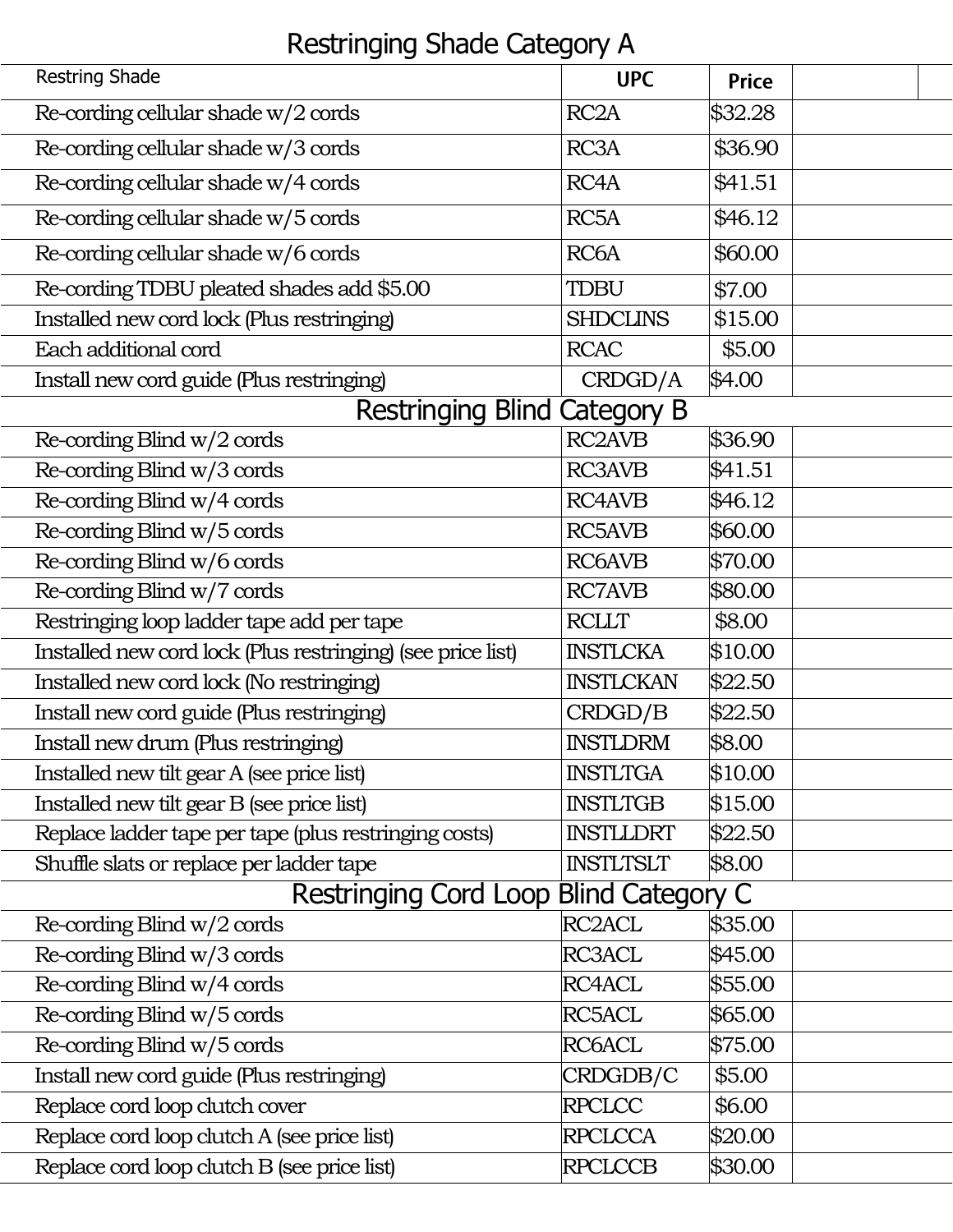|                                                           | Replace cord loop clutch (see price list) C          | <b>RPCLCCC</b>   |          |  |  |  |  |  |
|-----------------------------------------------------------|------------------------------------------------------|------------------|----------|--|--|--|--|--|
|                                                           | Replace cord loop in pleated shade under 6 feet      | RPCLU6           | \$18.45  |  |  |  |  |  |
|                                                           | Replace cord loop in pleated shade over 6 feet       | RPCLO6           | \$23.06  |  |  |  |  |  |
| Hunter Douglas Ulraglide lift system Pull Cord Category H |                                                      |                  |          |  |  |  |  |  |
|                                                           | Re-cording Blind $w/2$ cords                         | RCHDLS2C         | \$40.00  |  |  |  |  |  |
|                                                           | Re-cording Blind w/3 cords                           | RCHDLS3C         | \$50.00  |  |  |  |  |  |
|                                                           | Re-cording Blind w/4cords                            | <b>RCHDLS4C</b>  | \$60.00  |  |  |  |  |  |
|                                                           | Re-cording Blind w/5cords                            | <b>RCHDLS5C</b>  | \$70.00  |  |  |  |  |  |
|                                                           | Re-cording TDBU pleated shades add \$15.00           | <b>RCHDLSTD</b>  | \$15.00  |  |  |  |  |  |
|                                                           | HD ultraglide lift system Pull Cord Assembly A       | <b>HDLSPCAA</b>  | \$22.50  |  |  |  |  |  |
|                                                           | HD ultraglide lift system Pull Cord Assembly B       | HDLSPCAB         | \$32.50  |  |  |  |  |  |
|                                                           | HD PowerRise or Ultraguide shades Repair             | <b>HDPRUDR</b>   | \$32.50  |  |  |  |  |  |
| Restring a Cordless Shade or Blind Category L             |                                                      |                  |          |  |  |  |  |  |
|                                                           | Re-cording Blind or Shade w/2 cords                  | RSCLS2C          | \$50.00  |  |  |  |  |  |
|                                                           | Re-cording Blind or Shade w/3cords                   | RSCLS3C          | \$75.00  |  |  |  |  |  |
|                                                           | Re-cording Blind or Shade w/4 cords                  | <b>RSCLS4C</b>   | \$100.00 |  |  |  |  |  |
|                                                           | Replace cordless motors (see price list)             | <b>RPCLM</b>     |          |  |  |  |  |  |
|                                                           | Replace and transmission (see price list)            | <b>RPCLT</b>     |          |  |  |  |  |  |
|                                                           | Miscellaneous repair per cord                        | <b>RDCLSPC</b>   | \$22.50  |  |  |  |  |  |
| Day Night Shade Restring Category D                       |                                                      |                  |          |  |  |  |  |  |
|                                                           | Re-cording Blind or Shade w/2 cords                  | DNSRC2           | \$35.00  |  |  |  |  |  |
|                                                           | Re-cording Blind or Shade w/3 cords                  | DNSRC3           | \$45.00  |  |  |  |  |  |
|                                                           | Re-cording Blind or Shade w/4 cords                  | DNSRC4           | \$55.00  |  |  |  |  |  |
|                                                           | Re-cording Blind or Shade w/5 cords                  | DNSRC5           | \$65.00  |  |  |  |  |  |
|                                                           | Replace Cord Hold-down EA                            | <b>DNSHD</b>     | \$3.00   |  |  |  |  |  |
|                                                           | Replace tension spring                               | <b>DNSTS</b>     | \$4.00   |  |  |  |  |  |
|                                                           | Miscellaneous repair                                 | <b>DNSMR</b>     | \$17.50  |  |  |  |  |  |
|                                                           | Replace end cap                                      | <b>DNSEC</b>     | \$3.00   |  |  |  |  |  |
|                                                           | Restring in Shade or Blind Flat Lift Tape Category F |                  |          |  |  |  |  |  |
|                                                           | Ultra Glide (0.9 mm Cord or Flat Lift Tape) 2/cords  | RCFLT2           | \$40.00  |  |  |  |  |  |
|                                                           | Ultra Glide (0.9 mm Cord or Flat Lift Tape) 3/cords  | RCFLT3           | \$48.00  |  |  |  |  |  |
|                                                           | Ultra Glide (0.9 mm Cord or Flat Lift Tape) 4/cords  | RCFLT4           | \$56.00  |  |  |  |  |  |
|                                                           | Ultra Glide (0.9 mm Cord or Flat Lift Tape) 5/cords  | RCFLT5           | \$72.00  |  |  |  |  |  |
|                                                           | Ultra Glide (0.9 mm Cord or Flat Lift Tape) 6/cords  | RCFLT5           | \$88.00  |  |  |  |  |  |
|                                                           | Ultra Glide flat lift tape cords spool               | <b>RCFLTCSP</b>  | \$6.00   |  |  |  |  |  |
| Miscellaneous repair parts Category E                     |                                                      |                  |          |  |  |  |  |  |
|                                                           | Replace draw cord (Hunter Douglas tassels set)       | <b>REPTSSHDS</b> | \$7.00   |  |  |  |  |  |
|                                                           | Hunter Douglas tassels set                           | <b>REPTSSHD</b>  | \$4.00   |  |  |  |  |  |
|                                                           |                                                      |                  |          |  |  |  |  |  |